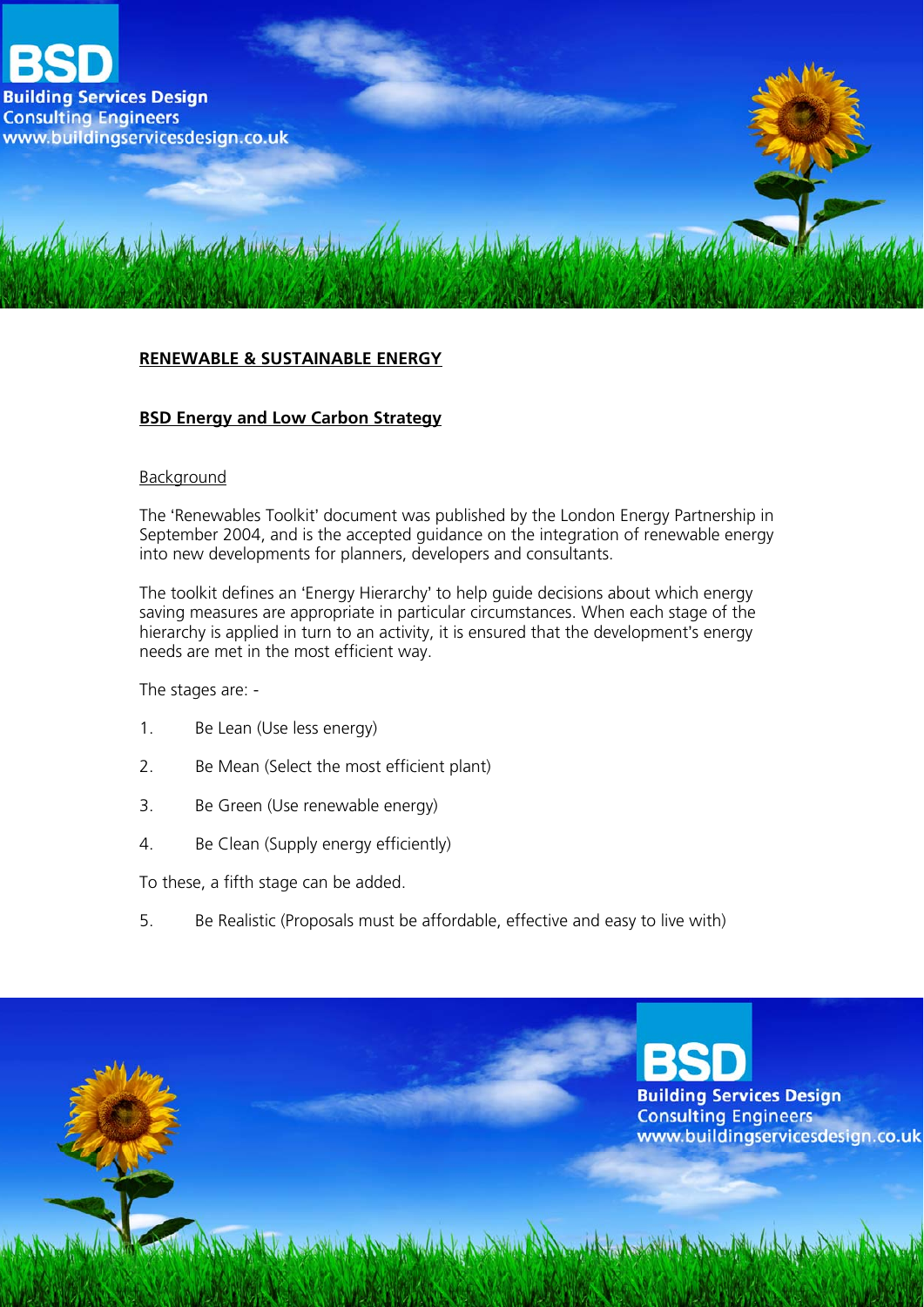

It is therefore important for energy efficiency as well as renewable energy to be considered for each new development. This means that buildings will use less energy and therefore need to use a smaller amount of renewable energy (if appropriate) to supply the same proportion of the development's needs.

### The BSD Strategy

BSD are at the forefront of developing and implementing Low Carbon Energy Projects.

The main objective of the energy strategy should be to reduce the CO<sub>2</sub> emissions from the proposed development by following the principles set out below. The energy strategy should also aim to reduce the use of finite, non-renewable resources (fossil fuels).

The principles for developing a BSD energy strategy are:

- Reduce demand
- Meet end use demand efficiently
- Supply from low carbon sources
- Supply from renewable sources
- Enable energy management
- Encourage passive design measures
- Encourage the use of daylighting
- Attempt to influence building orientation
- Attempt to influence building shelter and shade
- Encourage the use of natural and mechanical ventilation